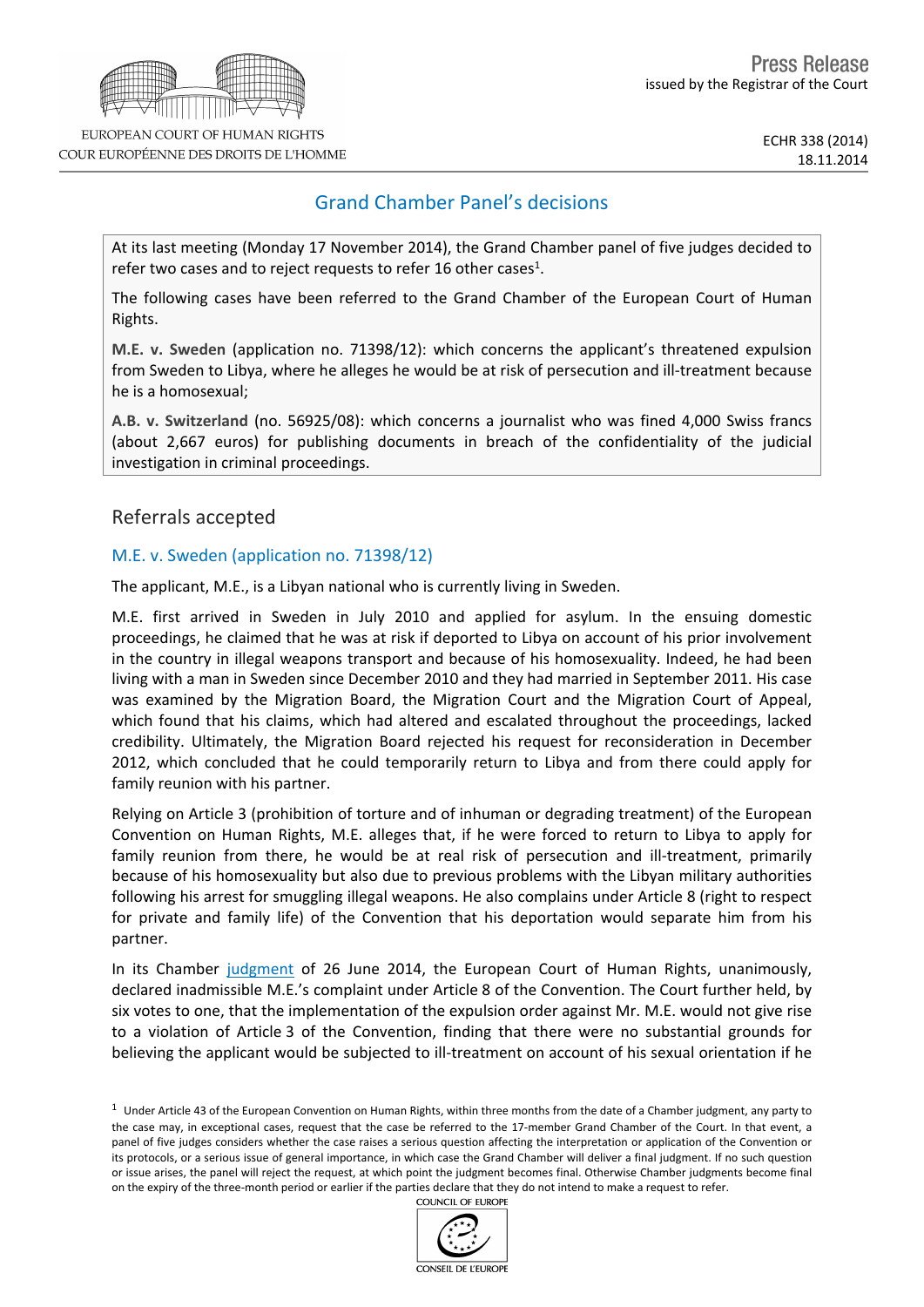was returned to Libya in order to apply for family reunion from there. The Court lastly decided to continue to indicate to the Swedish Government, under Rule 39 (interim measures) of its Rules of Court, not to deport the applicant to Libya until the Chamber judgment became final or until further order.

On 17 November 2014 the case was referred to the Grand Chamber at the request of the applicant.

### A.B. v. Switzerland (no. 56925/08)

The applicant, A.B., is a Swiss national who was born in 1965 and lives in Porrentruy (Switzerland). He is a journalist.

On 15 October 2003 A.B. published an article in a weekly magazine about criminal proceedings that had been instituted against M.B., who had been remanded in custody after an incident in which he had rammed his car into pedestrians, killing three of them and injuring eight others, before throwing himself off the Lausanne Bridge. The incident had been met with much emotion and controversy in Switzerland. The article described the defendant's background and gave a summary of the questions put to him by the police and the investigating judge together with his own statements, and was illustrated by a number of photographs of letters from M.B. to the judge. The article also contained a brief summary of the statements by M.B.'s wife and doctor, under the heading "He lost his marbles ...".

M.B. did not file a criminal complaint against the journalist, but criminal proceedings were brought against the latter on the initiative of the public prosecutor for publication of confidential documents. On 23 June 2004 the Lausanne investigating judge sentenced him to a suspended term of one month's imprisonment, which the Lausanne Police Court subsequently replaced by a fine of 4,000 Swiss francs (about 2,667 euros).

A.B. unsuccessfully appealed on points of law and his subsequent public-law appeal and appeal on grounds of nullity were dismissed by the Federal Court.

Relying on Article 10 (freedom of expression) of the Convention, A.B. complains about his conviction for a breach of the confidentiality of a judicial investigation. He submits that he has sustained an unjustified interference with his right to freedom of expression.

In its Chamber [judgment](http://hudoc.echr.coe.int/sites/eng-press/pages/search.aspx?i=003-4809168-5861692) of 1 July 2014 the European Court of Human Rights held, by four votes to three, that there had been a violation of Article 10 of the Convention. It found in particular that the Swiss Government had not established how the disclosure of this type of confidential information could have had a negative influence on both the accused's right to be presumed innocent and the outcome of his trial. It further noted that the accused had a remedy under Swiss law by which he could have sought redress for the damage to his reputation, but that he had not used it, and that it was primarily for him to take action to ensure respect for his private life.

On 17 November 2014 the case was referred to the Grand Chamber at the request of the Swiss Government.

## Requests for referral rejected

Judgments in the following 16 cases are now final<sup>2</sup>.

Requests for referral submitted by the applicants

**Mohammadi v. Austria** (application no. 71932/12), [judgment](http://hudoc.echr.coe.int/sites/eng-press/pages/search.aspx?i=003-4811501-5865330) of 3 July 2014

**Karaivanova and Mileva v. Bulgaria** (no. 37857/05), [judgment](http://hudoc.echr.coe.int/sites/eng-press/pages/search.aspx?i=003-4794778-5840090) of 17 June 2014

<sup>2</sup> Under Article 44 § 2 (c) of the European Convention on Human Rights, the judgment of a Chamber becomes final when the panel of the Grand Chamber rejects the request to refer under Article 43.